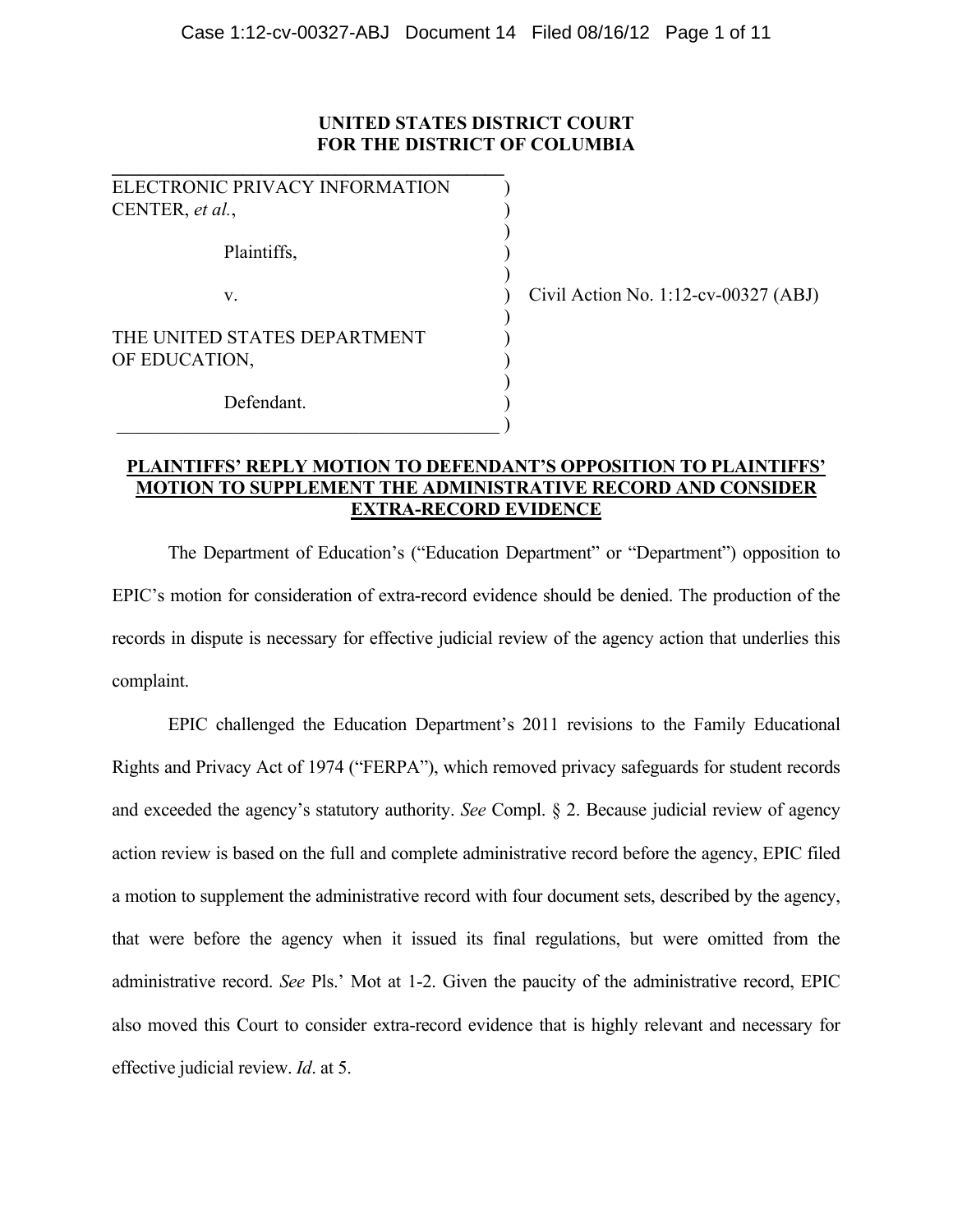### Case 1:12-cv-00327-ABJ Document 14 Filed 08/16/12 Page 2 of 11

As discussed below, the Department admits that it omitted two document sets from the administrative record that were directly before the agency at the time of the agency's decision. EPIC therefore stipulates to the supplementation of the administrative record with the omitted documents that the agency considered when it expanded the definition of "directory information." Def.'s Opp'n at 8. Moreover, the Department admits that when it proposed to define "education programs," it did not rely on factual evidence, but rather a "general knowledge" of "non-state education agencies ('SEAs') that "administer career and technical education or adult education programs" and "Statelevel health and human services departments" that administer " early childhood education programs." *Id.* at 7; *see also* Declaration of Kathleen M. Styles ("Styles Decl.") ¶¶ 6,8. Therefore, the Department claims that it does not have "any specific lists" of SEAs or "State-level health and human services departments" that administer the aforementioned education programs. Def.'s Opp'n at 8; *see also* Styles Decl. ¶¶ 6,8. Because the Department claims that the lists do not exist, the Department argues, and EPIC must agree, that EPIC's motion to supplement the record with these two document sets should be denied because the Department does not have documents that it explicitly referenced. Def.'s Opp'n at 7. Thus, the scope of this reply motion is limited to the Education Department's opposition to EPIC's requests for consideration of extra-record evidence.

#### **FACTS**

On February 29, 2012, EPIC filed a lawsuit under Administrative Procedure Act ("APA"), 5 U.S.C. §701 *et seq*., arguing that the Department's December 2011 regulations amending FERPA exceeded the agency's statutory authority and were not in accordance with law. *See* Pls.' Compl. at 6, ECF No. 1. The Education Department filed its answer on May 4, 2012. Def.'s Answer, ECF No.7. On May 21, 2012 this Court ordered the Department to produce a full and complete administrative record by June 29, 2012. Ct. Order, ECF No. 9. After reviewing the record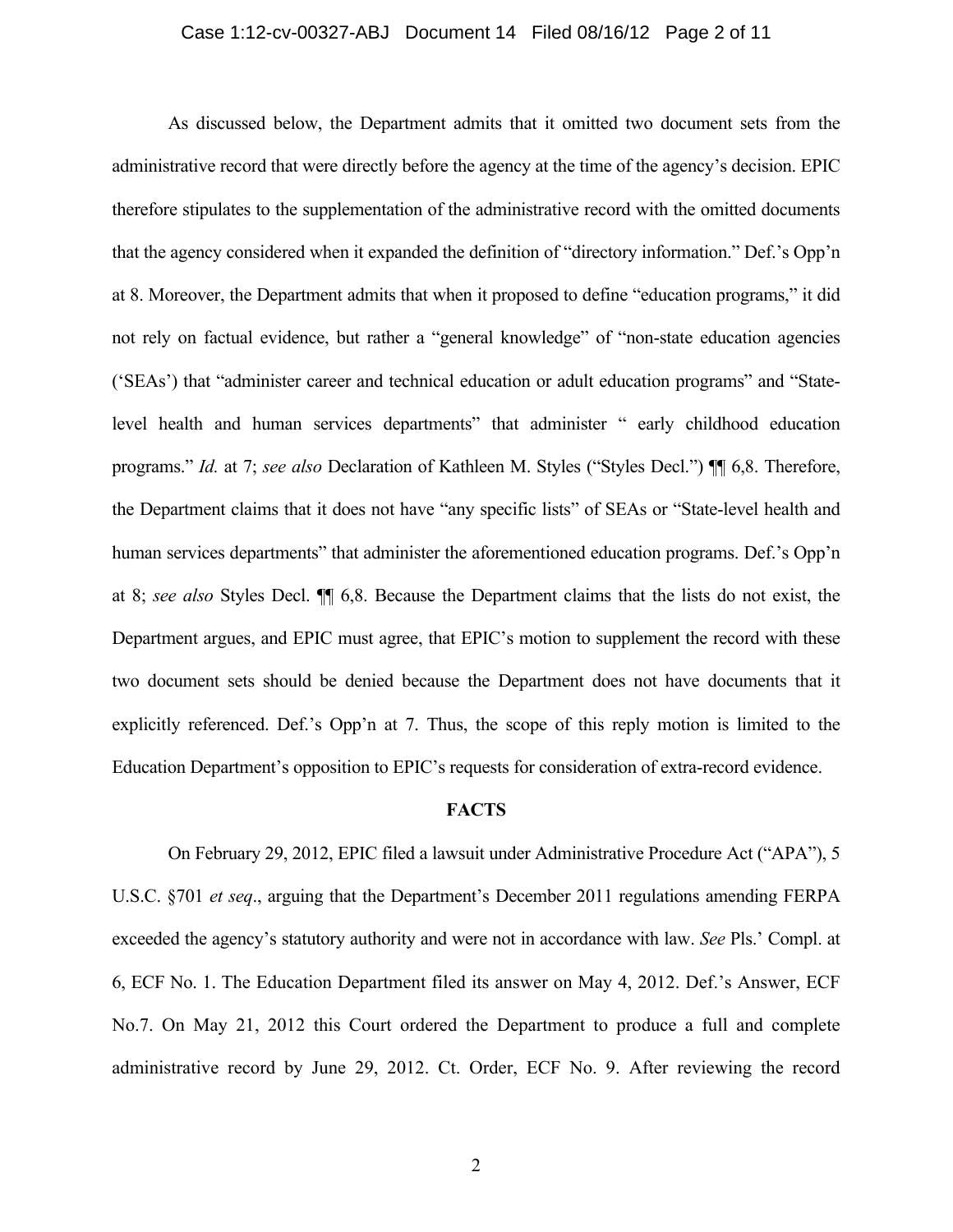provided by the agency, EPIC filed a Motion to Supplement the Administrative Record and Consider Extra-record Evidence. Pls.' Mot., ECF No. 11. EPIC's motion noted that certain documents explicitly mentioned in the agency's Notice of Proposed Rulemaking ("NPRM") were omitted from the record provided by the agency. *Id.* at 4-5. Specifically, EPIC "request[ed] this Court order [the Department] to supplement the administrative record . . . to include the following four document sets explicitly referenced in the Notice of Proposed Rulemaking ('NPRM'):

- 1. The 'State-level health and human services departments [that] administer early childhood education programs' that the Department considered when it defined 'education program.'
- 2. The non-state education agencies ('SEAs') that 'administer career and technical education or adult education programs' that the Department considered when it defined 'education program.'
- 3. The 'educational agencies and institutions, especially school districts, [that] require students to wear and openly display a student ID badge that contains indentifying information . . .when the student is on school property or participates in extracurricular activities' that the Department considered when it amended its definition of 'directory information.'
- 4. Correspondence received by the Education Department before April 8, 2011, regarding 'the mandatory public display of identifying information on a student ID' and whether the mandatory display 'violates the [Family Educational Rights and Privacy Act ('FERPA')] rights of parents and eligible students who have opted out of directory information disclosures.' "

*Id.* at 1-2. The Education Department argues that the first two supplementation categories must be denied because the agency "identified no responsive documents." Def.'s Opp'n at 5. Although the agency's 2011 NPRM explicitly references the first two supplementation categories as part of the agency's "reasons" for defining "education program" in an expansive manner, the Department claims it did not rely on a specific list to support its proposition, but rather "general knowledge of the existence of [such] agencies." AR0005; Def.'s Opp'n at 5. *See also* Styles Decl. ¶¶ 6,8. The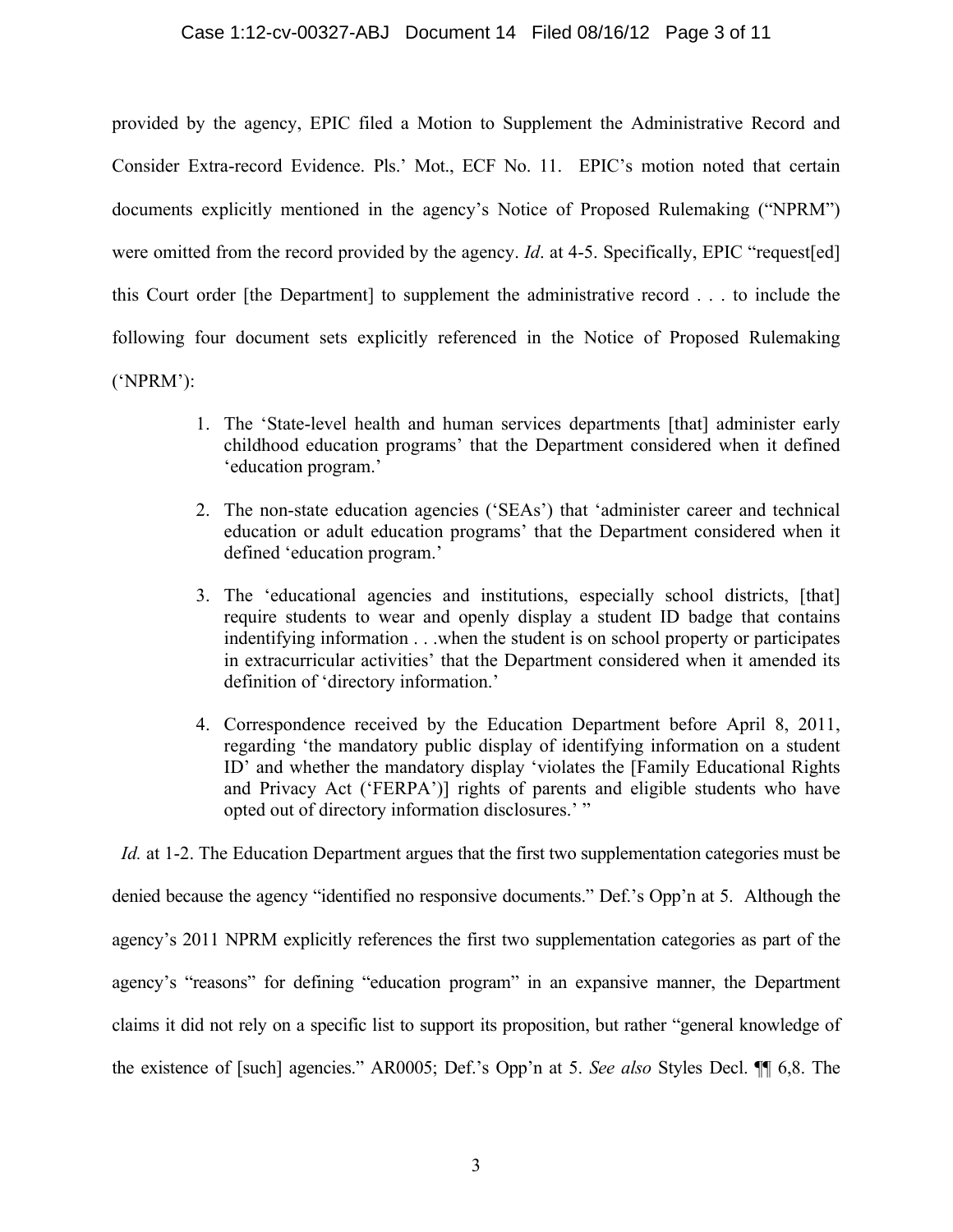### Case 1:12-cv-00327-ABJ Document 14 Filed 08/16/12 Page 4 of 11

Department does not dispute the final two supplementation categories, and provides them as exhibits.

Notwithstanding the Department's stipulation to supplement the record the two supplementation categories concerning "directory information", the Department argues that EPIC does not meet its burden to supplement the record. Def.'s Opp'n at 6-8. As discussed in detail in EPIC's motion to supplement the record, and as evidenced by the Department identifying documents that it considered when it issued the final regulations, but that it admittedly omitted from the record, EPIC met its burden. *See* Pls.' Mot. at 7-9; Def.'s Opp'n at 8. To supplement the record, "the moving party must rebut the presumption of administrative regularity and show that the documents to be included were before the agency decisionmaker." *Pac. Shores Subdivision, California Water Dist. v. U.S. Army Corps of Engineers*, 448 F. Supp. 2d 1, 6 (D.D.C. 2006). The moving party "must identify reasonable, non-speculative grounds for [his] belief that the documents were considered by the agency and not included in the record." *Earthworks v. U.S. Dept. of the Interior*, 279 F.R.D. 180, 185 (D.D.C. 2012) (quoting *Pac Shores*, 448 F. 2d at 6). Additionally, the moving party must prove that the documents were before the decision makers at the time of the rulemaking. *Id*. (citing *Citizens to Preserve Overton Park v. Volpe*, 401 U.S. 402, 420 (1971)).

Contrary to the Department's argument that EPIC's is "unfounded" in its "speculation" that "documents were considered but excluded," the omitted documents are explicitly referenced in the Administrative Record as "reasons" for the Department to expand its regulatory definition of "directory information."AR0005-AR0007. And the Department's stipulation to supplementing the record with this evidence proves that the documents existed but were excluded.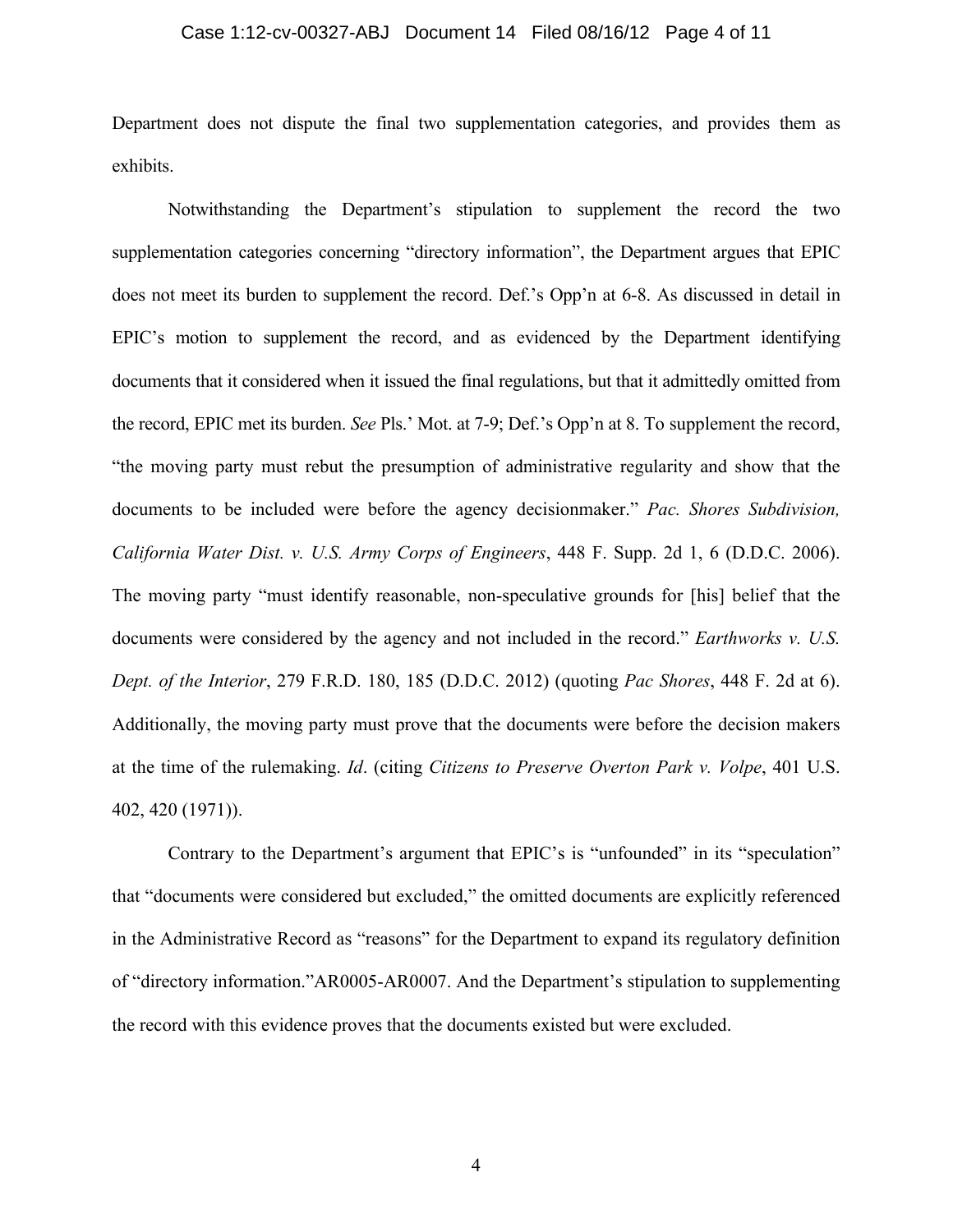### Case 1:12-cv-00327-ABJ Document 14 Filed 08/16/12 Page 5 of 11

Additionally, as the agency provided only a small number of documents for the Administrative Record, EPIC's motion further requested this Court consider the following extrarecord evidence in the Department's possession that is highly relevant to EPIC's legal challenge and necessary for effective judicial review:

- A. Frequently Asked Questions—Cloud Computing, U.S. Department of Education's Privacy Technical Assistance Center ("PTAC"), *available at*  http://www2.ed.gov/policy/gen/guid/ptac/pdf/cloud-computing.pdf ("Cloud Computing FAQ")
- B. Approved education programs, pursuant to the newly created definition of "education program."
- C. Pursuant to 34 CFR § 99.35, any written disclosure agreements dated after January 3, 2012 between the Secretary of Education and its "authorized representatives."

*Id.* at 5-6. The Education Department claims that it does not maintain a list of "approved education" programs" pursuant to the newly created definition of "education program." Def.'s Opp'n at 11-12; *See also* Styles Decl. ¶ 15. EPIC rightfully requested consideration of this evidence, because the Administrative Record indicated that the Department would approve or otherwise "assess" "education programs" to determine if the proposed programs comply with regulatory standards. Specifically, the Administrative Record only provides a nonexhaustive list of "education programs," and states that each "education program" will "need to be assessed to determine if it meets the regulatory definition of 'education program'." AR 0706. Because the Department claims that it maintains no list of approved or otherwise assessed education programs that meet the regulatory definition, EPIC must concede that EPIC's request for consideration of this document must be denied. Therefore, as discussed below, the remainder of this motion is confined to the Department's opposition to EPIC's request for consideration of the Cloud Computing FAQ and written disclosure agreements between the Secretary of Education and its "authorized representatives."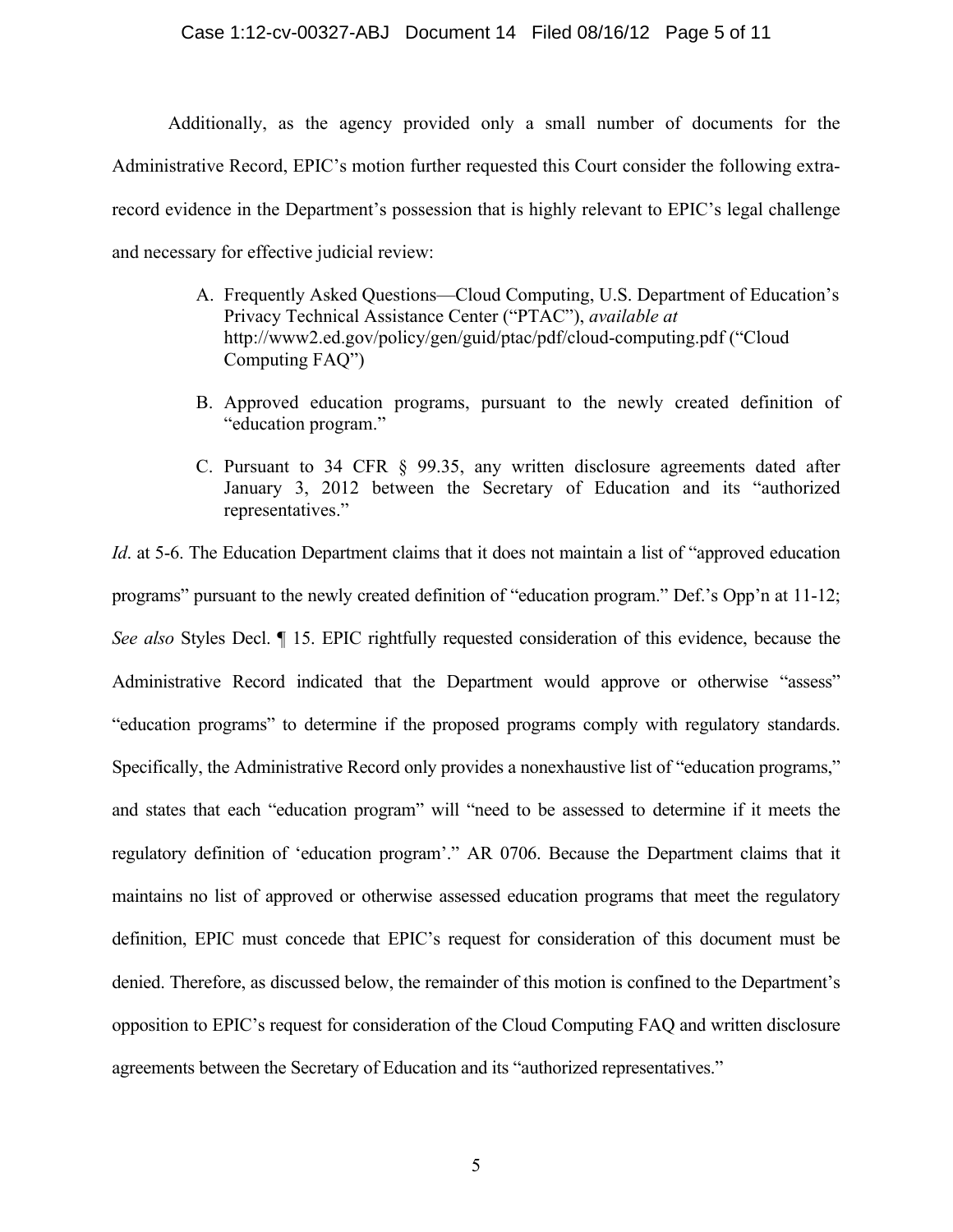### **ARGUMENT**

# **I. PLAINTIFFS' REQUEST FOR CONSIDERATION OF EXTRA-RECORD EVIDENCE SHOULD BE GRANTED BECAUSE THE DOCUMENTS ARE HIGHLY RELEVANT TO EFFECTIVE JUDICIAL REVIEW OF THE AGENCY ACTION**

In opposition to the consideration of extra-record evidence, the agency contends that the D.C. Circuit's holding in *Esch v. Yeutter*, 876 F.2d 976, 991 (D.C. Cir. 1989), which identified eight exceptions to the general rule prohibiting review of extra-record evidence is "dicta." Def.'s Opp'n at 5, n.2. The Department further contends that the exceptions were "compiled by commentators, not judges," and that they "ha[ve] not been adopted by the D.C. Circuit in subsequent cases." Def.'s Opp'n at 5. The Department's assertions are plainly rebutted by the Circuit's original opinion and in subsequent cases. In *Esch,* the D.C. Circuit stated "the courts have developed a number of exceptions countenancing use of extra-record evidence to that end. As recently summarized by two commentators, exceptions to the general rule have been recognized [in eight circumstances." *Esch,* 876 F.2d at 911*.* The Court noted "[t]he caselaw supports these applications" and cited to several opinions from the Second, Eighth, Ninth, and Tenth Circuits. Esch, 876 F.2d at 911 n.2.

In *IMS, P.C. v. Alvarez*, the D.C. Circuit examined the "accepted exceptions" and concluded that plaintiff "has not demonstrated that the agency failed to examine all relevant factors or to adequately explain its grounds for decision, or that the agency acted in bad faith or engaged in improper behavior in reaching its decision." 129 F.3d 618, 624 (D.C. Cir. 1997); *see also Oceana, Inc. v. Locke*, 674 F. Supp. 2d 39, 44-45 (D.D.C. 2009) (describing *Alvarez* as having "identified four 'accepted exceptions to the principle that the court cannot consider information that falls outside the agency record.'"). Following *Alvarez*, the D.C. Circuit reiterated these factors in slightly different language, noting that resort to extra-record evidence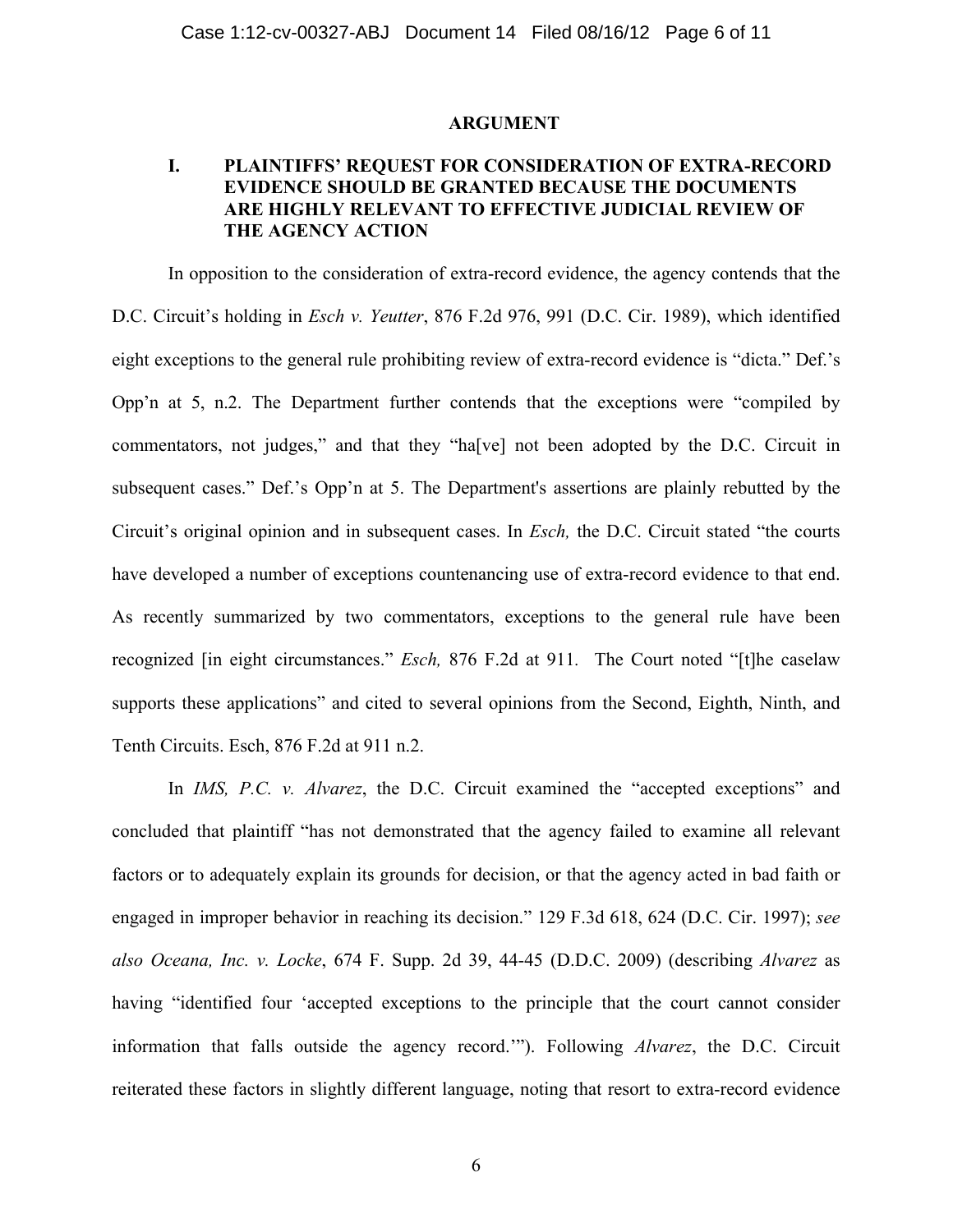### Case 1:12-cv-00327-ABJ Document 14 Filed 08/16/12 Page 7 of 11

may be appropriate when "there has been a strong showing of bad faith or improper behavior or when the record is so bare that it prevents effective judicial review." *Theodore Roosevelt Conservation P'ship v. Salazar*, 616 F.3d 497, 514 (D.C. Cir. 2010). Several of these exceptions bear a striking resemblance to several exceptions listed in *Esch.* For example, the *Alvarez* court's consideration of extra-record evidence where "the agency failed to examine all relevant factors or to adequately explain its grounds for decision," *Alvarez*, 129 F.3d at 624, mirrors the first two *Esch* exceptions permitting extra-record evidence when "the agency failed to consider factors which are relevant to its final decision" or "agency action is not adequately explained in the record before the court." 876 F.2d at 991.

As Judge Walton recently explained:

In *Esch v. Yeutter,* 876 F.2d 976, 991, 278 U.S. App. D.C. 98 (D.C. Cir. 1989), the District of Columbia Circuit stated that extra-record evidence was reviewable if it fell within one of eight exceptions. Since then, the Circuit appears to have narrowed these exceptions to four: (1) when the agency failed to examine all relevant factors; (2) when the agency failed to explain adequately its grounds for its decision; (3) when the agency acted in bad faith; or (4) when the agency engaged in improper behavior.

*Nat'l Min. Ass'n v. Jackson*, Nos. 10–1220, 11–295, 11–0446, 11–0447, 2012 WL 1383135, at\*3

(D.D.C. Apr. 20, 2012).

Here, the written disclosure agreements dated after January 3, 2012 fit under at least two different *Esch* exceptions, which have also been adopted by the D.C. Circuit: Exception One, allowing extra-record evidence "when agency action is not adequately explained in the record before the court"; and Exception Two, allowing extra-record evidence "when the agency failed to considered factors which are relevant to its final decision."

The written disclosure agreements are not "adequately explained in the record before the court." Although the Department broadly authorizes "any entity or individual designated" by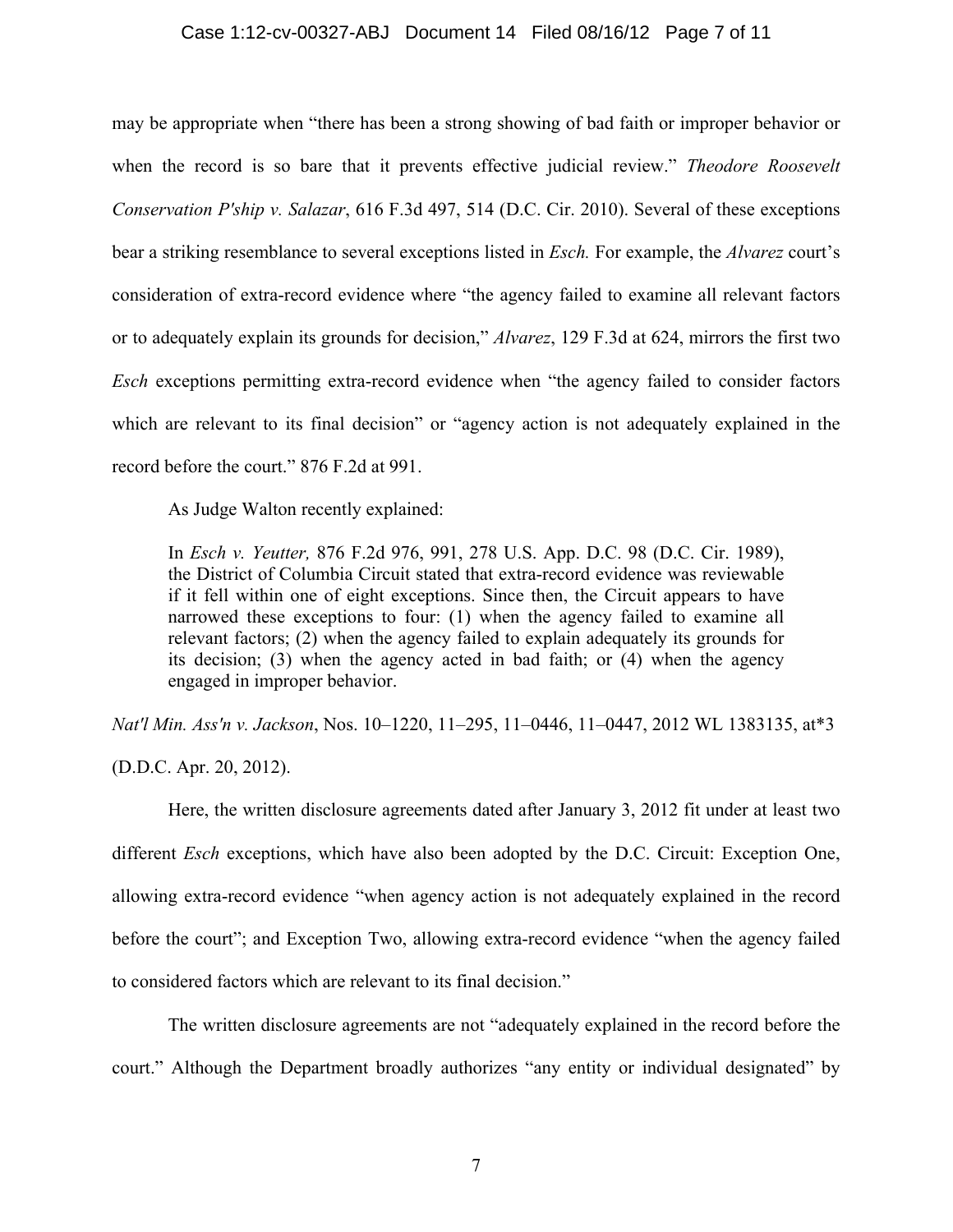### Case 1:12-cv-00327-ABJ Document 14 Filed 08/16/12 Page 8 of 11

written agreement to serve as an authorized representative, obtaining the disclosure agreements would explain exactly to whom the Education Department would disclose student personal information. AR 0733. This information directly relates to EPIC's claim that the 2011 final regulations are "not in accordance with law." Knowing the specific entities will inform whether, in disclosing to certain entities, the Department violates the FERPA. Additionally, the disclosure agreements will indicate "whether the agency failed to consider factors which are relevant to its final decision." Because the final regulations permit broad authorization and subsequent access to student personal information, consideration of the actual disclosure agreements will illustrate the unintended consequences of the broad application, and further indicate whether the agency considered the consequences in expanding "authorized representatives."

Moreover, under *Esch*, the Cloud Computing FAQ qualifies as extra-record evidence because the agency action relating to cloud computing guidelines is not adequately explained in the record before the court. The Final Regulations state that the "Department has not yet issued any official guidance on cloud computing, as this is an emerging field." AR 0704. Therefore, the agency's cloud computing guidelines were not adequately explained in the record before the court, because they did not exist at the time of the record.

## **II. ALTERNATIVELY PLAINTIFFS' REQUEST FOR CONSIDERATION OF EXTRA-RECORD EVIDENCE SHOULD BE GRANTED BECAUSE PLAINTIFFS DEMONSTRATE THE REQUISITE UNUSUAL CIRCUMSTANCES UNDER AMERICAN WILDLANDS v. KEMPTHORNE**

Alternatively, even under the narrower standard for extra-record consideration, espoused by the Department, EPIC meets its burden for its extra-record evidence request for consideration. The Department cites to *American Wildlands v. Kempthorne*, 530 F.3d 991, 1002 (D.C. Cir. 2008), which addresses at least three circumstances under which this Circuit will consider extra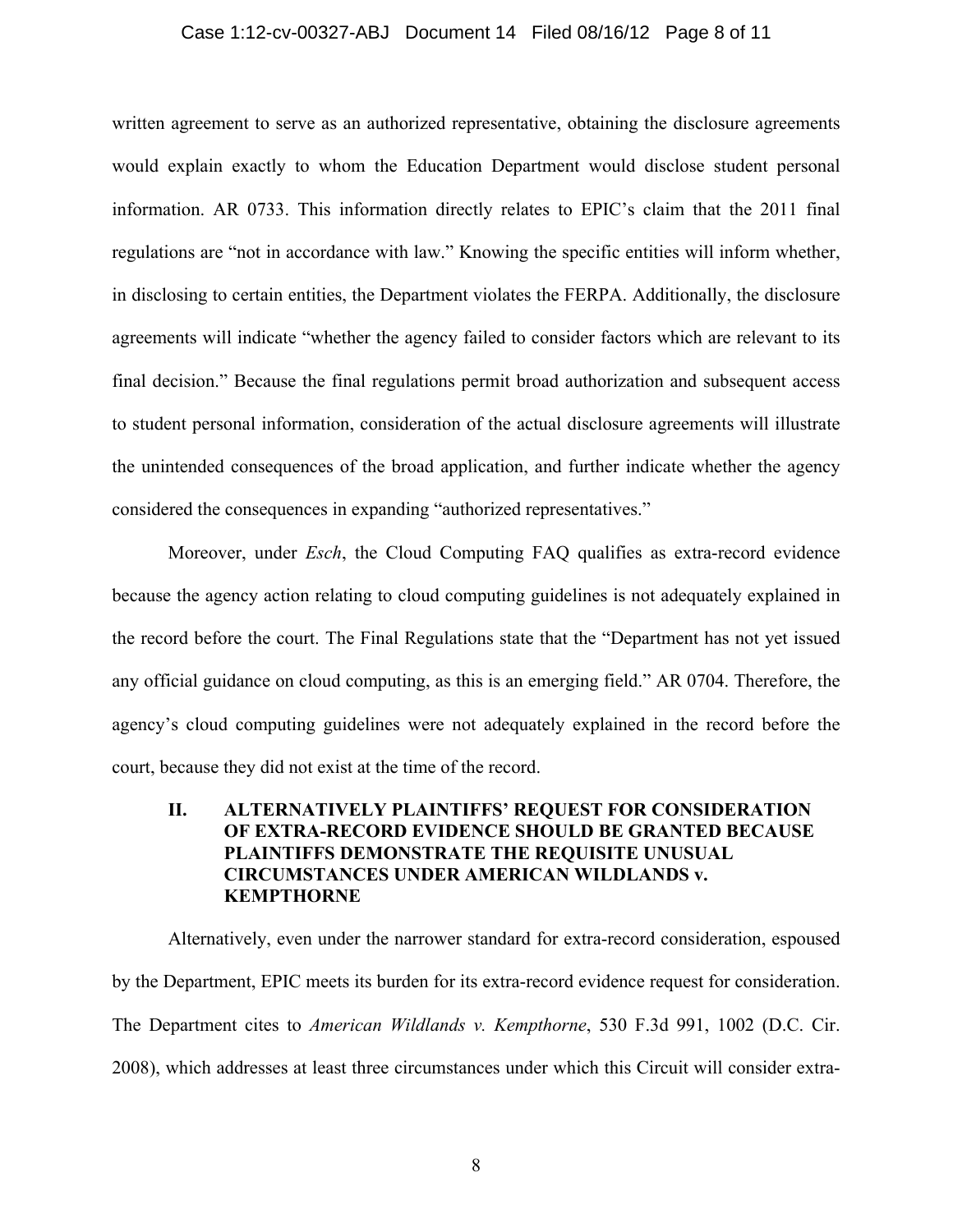record evidence:

(1) "[T]he agency deliberately or negligently excluded documents that may have been adverse to its decision," (2) "the district court needed to supplement the record with 'background information' in order to determine whether the agency considered all of the relevant factors,"; or (3) "the agency failed to explain administrative action so as to frustrate judicial review." *Am. Wildlands*, 530 F.3d at 1002 (quoting *James Madison Ltd.*, 82 F.3d at 1095).

This Court has recently held that even if "the administrative record is not so bare as to frustrate judicial review as to all of the plaintiffs' claims," extra-record evidence that post-dates the final agency action is appropriate when the administrative record is "bare as to how" the agency has applied its regulations, and "the Court's assessment of one of the plaintiffs' challenges to the application of the [final regulations] is not possible by way of the administrative record alone." *Jackson*, 2012 WL 1383135, at \*5.

Here the record is "bare as to how" the agency applies its Cloud Computing FAQ because at the time of final regulations, the agency had not yet issued any official guidance on cloud computing. Although the 2008 FERPA regulations permit State Educational authorities to "disclose personally identifiable information from education records, without consent, to . . . an outside computer consultant," the 2011 regulations indicate that the 2008 regulations designating "outside computer consultants" as "authorized representatives" did not apply to cloud computing. AR 0772. Specifically, in the final regulations the Department states, "Several commenters sought clarification on whether the proposed regulations would permit cloud computing, where data can be hosted in a different State or country . . . The Department has not yet issued any official guidance on cloud computing, as this is an emerging field." AR 0704. Here, the Department explicitly states that it had not contemplated cloud computing, and much less designating "authorized representative" to include cloud computing outsourcing. And if in 2011 the agency said that it had not issued any guidance on cloud computing, then the 2008 reference to "outside computer consultants" did not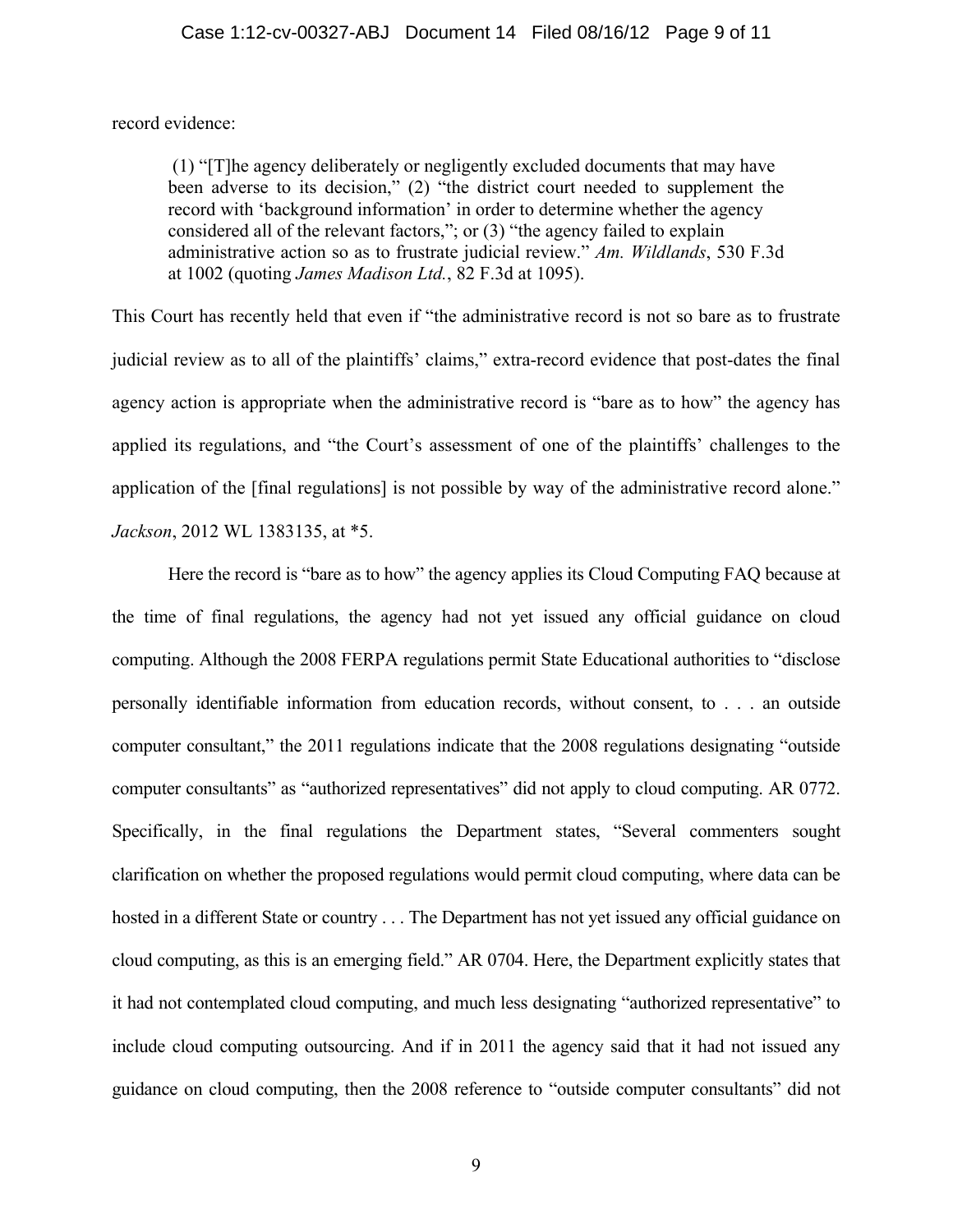### Case 1:12-cv-00327-ABJ Document 14 Filed 08/16/12 Page 10 of 11

implicate outsourcing student data via cloud computing. The agency should not be permitted to retroactively expand its 2008 regulations to encompass cloud computing.

Moreover, throughout the Cloud Computing FAQ, the Education Department distinguishes cloud computing solutions from traditional computer data systems. Pls.' Mot., Ex. A. In fact, the reason the Education Department provides cloud computing guidance with this document is because cloud computing is different from traditional computer data systems. The Cloud Computing FAQ discusses the differences in detail. This further indicates that the 2008 final regulations' mention of outsourcing to computer consultant did not implicate cloud computing services, because by the agency's own representation cloud computing is distinct from having "an outside computer consultant . . . develop and manage a data system for education records." AR 0772. Importantly, the Cloud Computing FAQ matters because agency guidance on cloud computing relates directly to one of the issues before the Court: whether the Department's regulations were "not in accordance with law." As EPIC's motion states, and as is shown by the Cloud Computing FAQ, the document reveals that even though "outsourcing [information technology ("IT")] functions would not traditionally be considered an audit or evaluation" pursuant to 34 CFR §§99.31(a)(3) and 99.35 of the FERPA regulations, the Education Department will consider outsourcing IT functions as "auditing or evaluating" pursuant to FERPA regulations. Pls.' Mot., Ex. A at 2; Pls.' Mot. at 6. FERPA permits nonconsensual disclosure of education records to "authorized representatives" for audits and evaluation of federal and state education programs. 20 U.S.C. § 1232g(b) (2006). But as described above, cloud computing is distinctive from traditional IT functions. Thus, this document shows that the agency has expanded "authorized representatives" to include cloud computing professionals. As discussed above in detail, prior to this document, the agency had never issued guidance on cloud